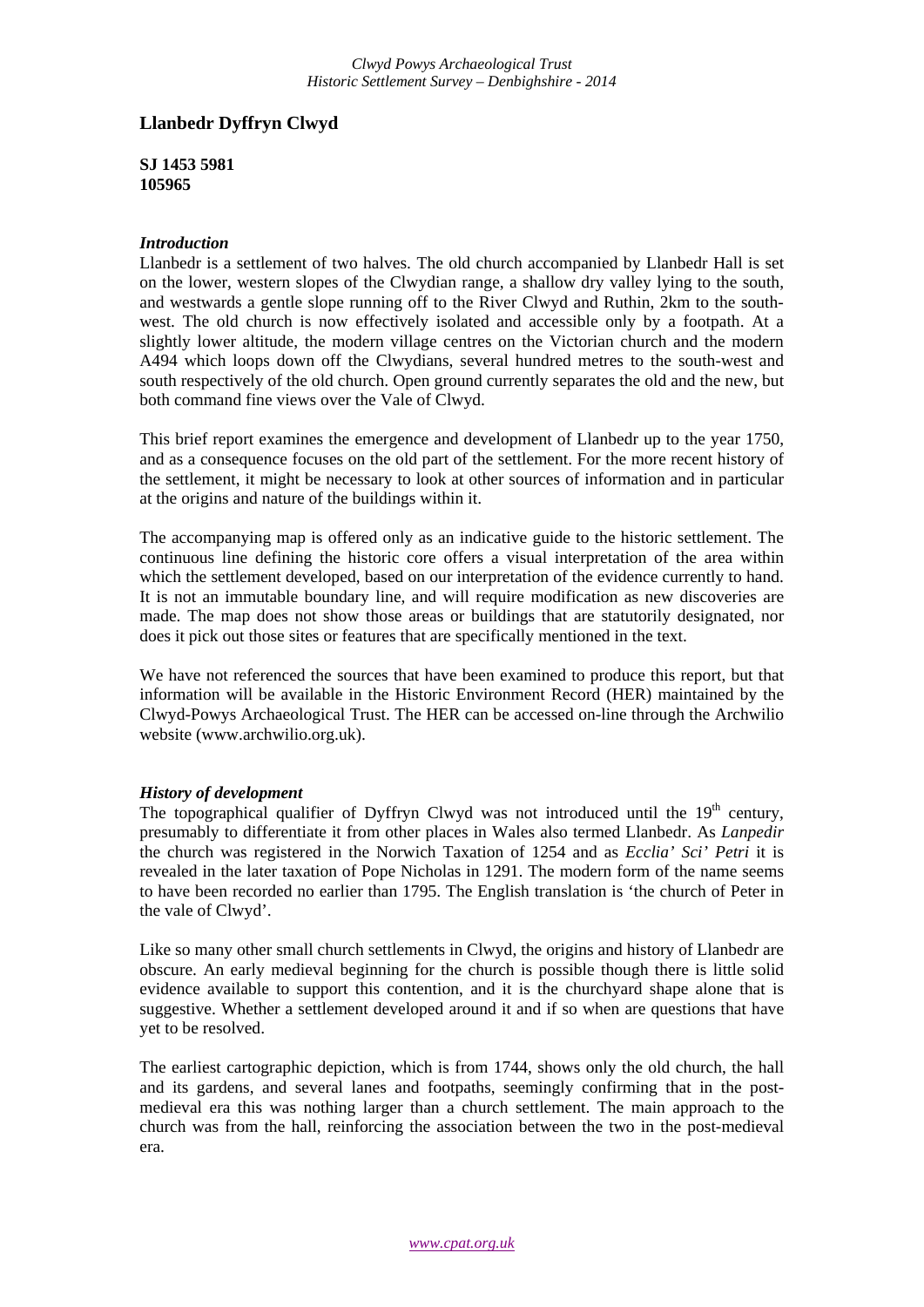By the 1830s a scatter of dwellings had emerged along and near to the Ruthin to Mold toll road (the A494). More recent developments have emphasised this relocation of settlement along both the main road and the two lanes that join it near the Victorian church.

#### *The heritage to 1750*

The old church of St Peter (100866) is a ruin, its single chamber retaining its west wall with doorway and bellcote, the base of a Perpendicular window in the east wall, a blocked north doorway, the lower part of a south doorway with an adjacent niche for a stoup, and the base of a timber porch. This older structure has been replaced at the junction of the B5429 and A494 by 'a neat little High Victorian church, of considerable vivacity' (Hubbard) dating to around 1863 and similarly dedicated to St Peter (105900).



 *Llanbedr Dyffryn Clwyd Old Church, photo CS03-007-0003, © CPAT 2014* 

The old churchyard (19740) is small and irregularly oval, its straight sides accompanied by rounded corners. It is raised to a height of up to 1.5m on all sides but the east. Set on the tip of a slight spur, there is nothing to suggest that its form has been modified at any point in the past. The earliest gravestone in the churchyard dates, so it is believed, to 1677 (though one